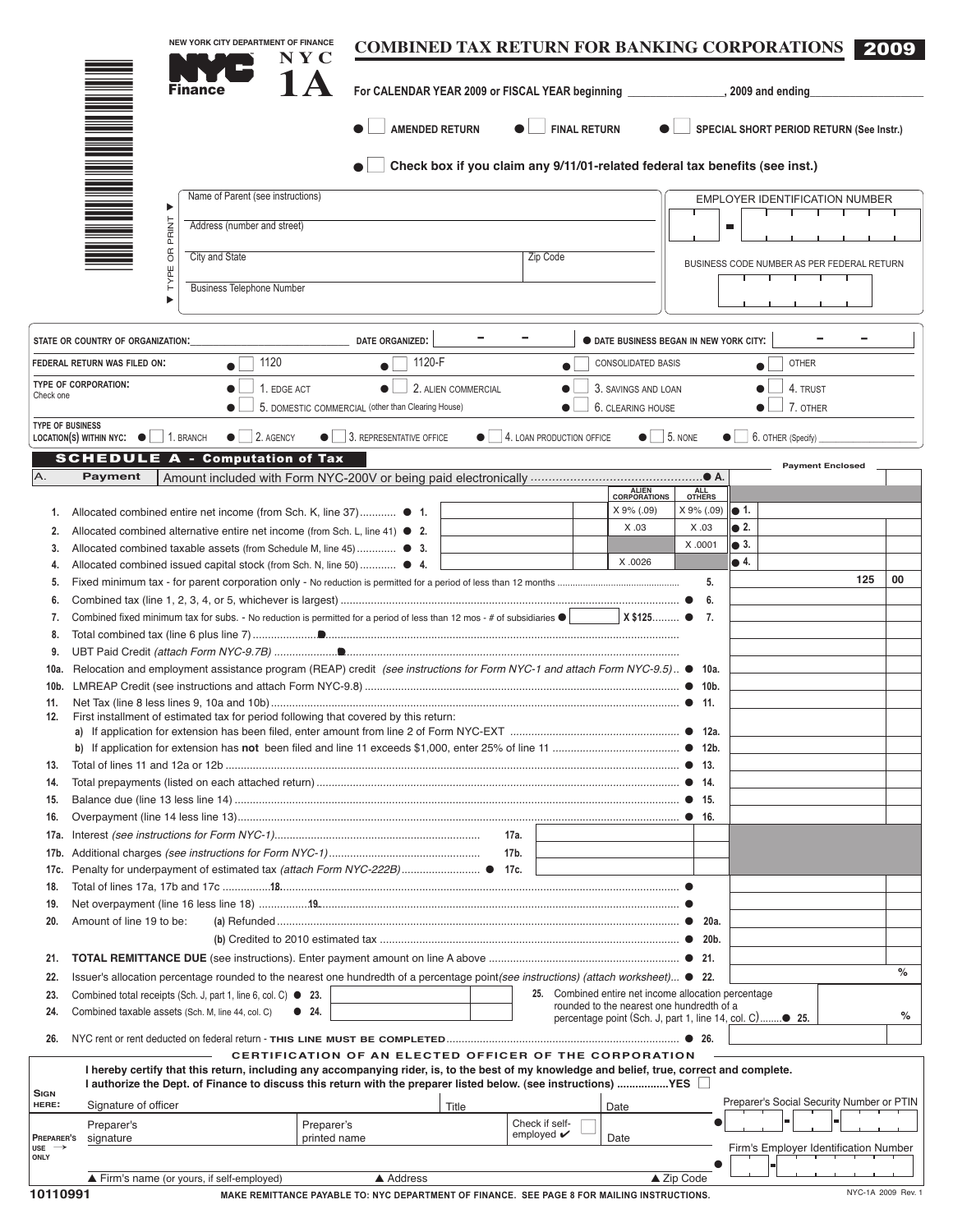### **Form NYC-1A 2009 Page 2**

| If more than one Page 2 is used,<br>please state total number of Page 2 attached: ___________                                                                                                                                                                                 | <b>NAME OF</b><br><b>PARENT</b><br>- Employer Identification Number- | <b>NAME OF PRINCIPAL</b><br><b>BANKING SUBSIDIARY</b><br>Employer Identification Number - | <b>NAME OF</b><br><b>SUBSIDIARY #2</b><br>Employer Identification Number _ |
|-------------------------------------------------------------------------------------------------------------------------------------------------------------------------------------------------------------------------------------------------------------------------------|----------------------------------------------------------------------|-------------------------------------------------------------------------------------------|----------------------------------------------------------------------------|
| <b>SCHEDULE J - Computation of Combined Allocation Percentages</b>                                                                                                                                                                                                            |                                                                      |                                                                                           |                                                                            |
|                                                                                                                                                                                                                                                                               |                                                                      |                                                                                           | Yes<br>No                                                                  |
| ◆ Are you substantially engaged in providing management, administrative, or distribution services to an investment company as such terms                                                                                                                                      |                                                                      |                                                                                           | Yes<br>No                                                                  |
| If you answered "Yes" to <b>both</b> questions, then you must allocate using weighted factors<br>(see instructions concerning "Weighted Factor Allocation for Certain Banking Corporations.")                                                                                 |                                                                      |                                                                                           |                                                                            |
| Part 1 -<br>Computation of combined entire net income allocation percentage                                                                                                                                                                                                   |                                                                      |                                                                                           |                                                                            |
| 1.                                                                                                                                                                                                                                                                            |                                                                      |                                                                                           |                                                                            |
| Multiply column C, line 1 by 80%<br>2.                                                                                                                                                                                                                                        |                                                                      |                                                                                           |                                                                            |
| 3.                                                                                                                                                                                                                                                                            |                                                                      |                                                                                           |                                                                            |
| 4.                                                                                                                                                                                                                                                                            |                                                                      |                                                                                           |                                                                            |
| New York City receipts (Form NYC-1, Sch. G, part 1, col. A, line 21) 5.<br>5.                                                                                                                                                                                                 |                                                                      |                                                                                           |                                                                            |
| 6.                                                                                                                                                                                                                                                                            |                                                                      |                                                                                           |                                                                            |
| Percentage in New York City (col. C, line $5 \div$ col. C, line 6)<br>7.                                                                                                                                                                                                      |                                                                      |                                                                                           |                                                                            |
| Additional receipts factor. Enter % from line 7. (see instructions on weighted factor allocation)<br>8.                                                                                                                                                                       |                                                                      |                                                                                           |                                                                            |
| Deposits maintained at NYC branches<br>9.                                                                                                                                                                                                                                     |                                                                      |                                                                                           |                                                                            |
|                                                                                                                                                                                                                                                                               |                                                                      |                                                                                           |                                                                            |
| 10.                                                                                                                                                                                                                                                                           |                                                                      |                                                                                           |                                                                            |
| 11.                                                                                                                                                                                                                                                                           |                                                                      |                                                                                           |                                                                            |
| Additional deposits factor. Enter % from line 11. (See instructions on weighted factor allocation)<br>12.                                                                                                                                                                     |                                                                      |                                                                                           |                                                                            |
| Total of NYC percentages shown on lines 4, 7, 8, 11 and 12. (See instructions on weighted factor allocation)<br>13.                                                                                                                                                           |                                                                      |                                                                                           |                                                                            |
| COMBINED ENTIRE NET INCOME ALLOCATION PERCENTAGE - Divide line 13 by 5 or by the actual number of percentages if less than 5 and round to the nearest one hundredth of a percentage point<br>14.                                                                              |                                                                      |                                                                                           |                                                                            |
| Part 2 -<br>Computation of combined alternative entire net income allocation percentage                                                                                                                                                                                       |                                                                      |                                                                                           |                                                                            |
| 15. New York City wages (Form NYC-1, Sch. G, part 2, col. A, line 1a) 15.                                                                                                                                                                                                     |                                                                      |                                                                                           |                                                                            |
|                                                                                                                                                                                                                                                                               |                                                                      |                                                                                           |                                                                            |
|                                                                                                                                                                                                                                                                               |                                                                      |                                                                                           |                                                                            |
|                                                                                                                                                                                                                                                                               |                                                                      |                                                                                           |                                                                            |
|                                                                                                                                                                                                                                                                               |                                                                      |                                                                                           |                                                                            |
|                                                                                                                                                                                                                                                                               |                                                                      |                                                                                           |                                                                            |
| 20. Total of NYC percentages shown on lines 17, 18 and 19                                                                                                                                                                                                                     |                                                                      |                                                                                           |                                                                            |
| 21. COMBINED ALTERNATIVE ENTIRE NET ALLOCATION PERCENTAGE - Divide line 20 by 3 or by the actual number of percentages if less than 3 and round to the nearest one hundredth of a percentage point                                                                            |                                                                      |                                                                                           |                                                                            |
| Computation of combined taxable assets allocation percentage - Alien corporations should NOT complete this part.<br>Part 3 -                                                                                                                                                  |                                                                      |                                                                                           |                                                                            |
| 22. New York City wages (Form NYC-1, Sch. G, part 3, col. A, line 1a) 22.                                                                                                                                                                                                     |                                                                      |                                                                                           |                                                                            |
| 23 Multiply Column C, line 22 by 80%                                                                                                                                                                                                                                          |                                                                      |                                                                                           |                                                                            |
|                                                                                                                                                                                                                                                                               |                                                                      |                                                                                           |                                                                            |
| 25. Percentage in New York City (col. C, line $23 \div$ col. C, line $24$ )                                                                                                                                                                                                   |                                                                      |                                                                                           |                                                                            |
| 26. New York City receipts (Form NYC-1, Sch. G, part 3, col. A, line 2I) 26.                                                                                                                                                                                                  |                                                                      |                                                                                           |                                                                            |
| 27. Total receipts (Form NYC-1, Sch. G, part 3, col. B, line 2I) 27.                                                                                                                                                                                                          |                                                                      |                                                                                           |                                                                            |
| 28. Percentage in New York City (col. C, line 26 ÷ col. C, line 27)                                                                                                                                                                                                           |                                                                      |                                                                                           |                                                                            |
| 29. Additional receipts factor. Enter % from line 28. (See instructions on weighted factor allocation)                                                                                                                                                                        |                                                                      |                                                                                           |                                                                            |
| 30. Deposits maintained at NYC branches (Form NYC-1,                                                                                                                                                                                                                          |                                                                      |                                                                                           |                                                                            |
|                                                                                                                                                                                                                                                                               |                                                                      |                                                                                           |                                                                            |
| 31. Total deposits (Form NYC-1, Sch. G, part 3, col. B, line 4c) 31.                                                                                                                                                                                                          |                                                                      |                                                                                           |                                                                            |
| 32. Percentage in New York City (col. C, line 30 ÷ col. C, line 31)                                                                                                                                                                                                           |                                                                      |                                                                                           |                                                                            |
| 33. Additional deposits factor. Enter % from line 32. (See instructions on weighted factor allocation)                                                                                                                                                                        |                                                                      |                                                                                           |                                                                            |
| 34. Total of NYC percentages shown on lines 25, 28, 29, 32 and 33. (See instructions on weighted factor allocation)                                                                                                                                                           |                                                                      |                                                                                           |                                                                            |
| N BIRTHDA AN AN DAOINE AN DÈIDEACH A BHRIAD AN DÈIDEACH A DAOINE AN DÈIDEACH AG<br>35. COMBINED TAXABLE ASSETS ALLOCATION PERCENTAGE - Divide line 34 by 5 or by the actual number of percentages if less than 5 and round to the nearest one hundredth of a percentage point |                                                                      |                                                                                           |                                                                            |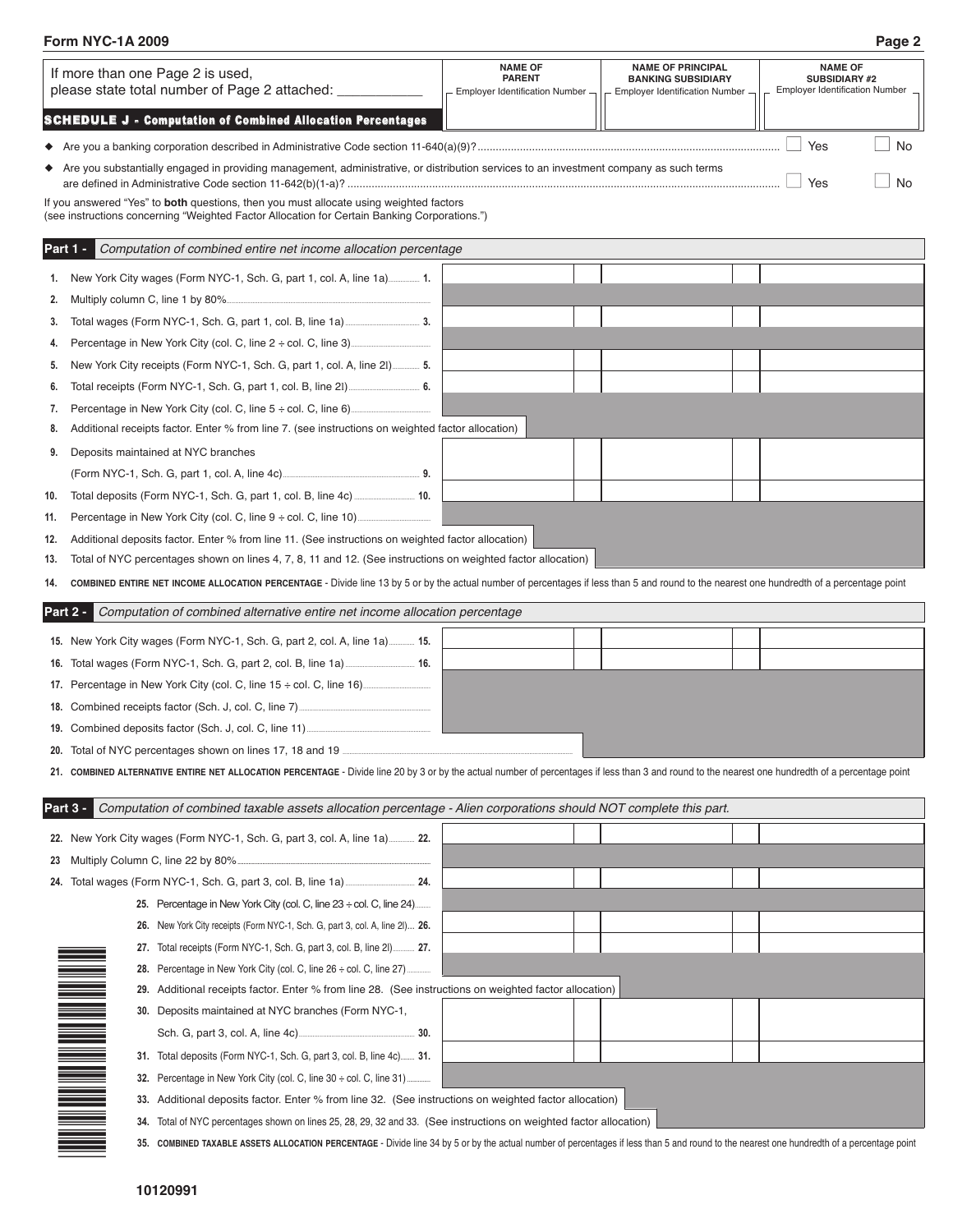| <b>COLUMN A</b><br><b>TOTAL</b><br>(see instructions) | <b>COLUMN B</b><br><b>INTERCORPORATE ELIMINATIONS</b><br>(explain on rider) | <b>COLUMN C</b><br><b>COMBINED TOTAL</b><br>(column A minus column B)                                            |
|-------------------------------------------------------|-----------------------------------------------------------------------------|------------------------------------------------------------------------------------------------------------------|
| Part 1 -                                              | Computation of combined entire net income allocation percentage             |                                                                                                                  |
|                                                       |                                                                             |                                                                                                                  |
|                                                       |                                                                             |                                                                                                                  |
|                                                       |                                                                             |                                                                                                                  |
|                                                       |                                                                             |                                                                                                                  |
|                                                       |                                                                             |                                                                                                                  |
|                                                       |                                                                             |                                                                                                                  |
|                                                       |                                                                             |                                                                                                                  |
|                                                       |                                                                             |                                                                                                                  |
|                                                       |                                                                             |                                                                                                                  |
|                                                       |                                                                             |                                                                                                                  |
|                                                       |                                                                             |                                                                                                                  |
|                                                       |                                                                             |                                                                                                                  |
|                                                       |                                                                             |                                                                                                                  |
|                                                       |                                                                             |                                                                                                                  |
|                                                       |                                                                             |                                                                                                                  |
|                                                       |                                                                             |                                                                                                                  |
|                                                       |                                                                             |                                                                                                                  |
| Part 3 -                                              |                                                                             | Computation of combined taxable assets allocation percentage - Alien corporations should NOT complete this part. |
|                                                       |                                                                             |                                                                                                                  |
|                                                       |                                                                             |                                                                                                                  |
|                                                       |                                                                             |                                                                                                                  |
|                                                       |                                                                             |                                                                                                                  |
|                                                       |                                                                             |                                                                                                                  |
|                                                       |                                                                             |                                                                                                                  |
|                                                       |                                                                             |                                                                                                                  |
|                                                       |                                                                             |                                                                                                                  |
|                                                       |                                                                             |                                                                                                                  |
|                                                       |                                                                             |                                                                                                                  |
|                                                       |                                                                             |                                                                                                                  |
|                                                       |                                                                             |                                                                                                                  |

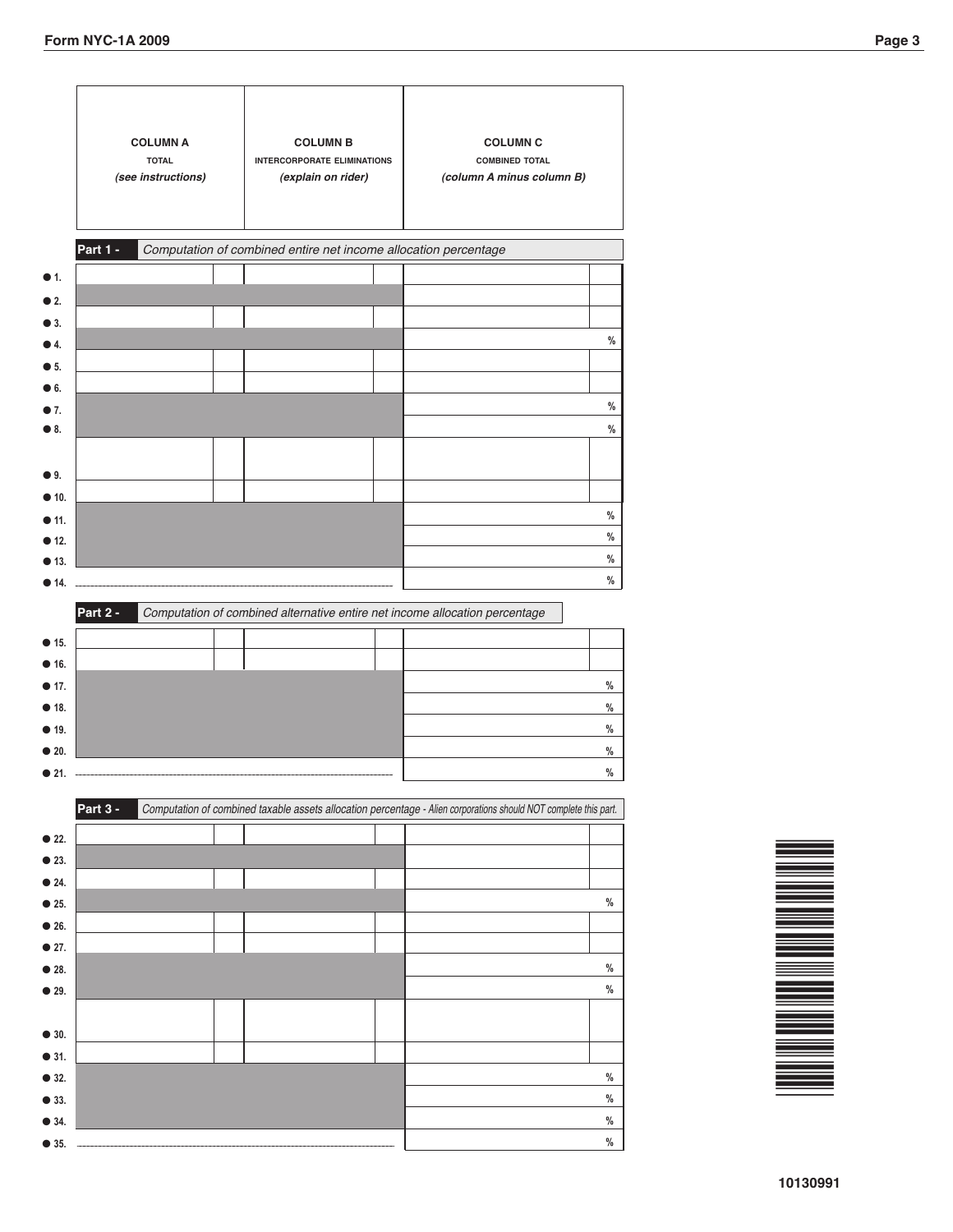| If more than one Page 4 is used,<br>please state total number of Page 4 attached:<br><b>SCHEDULE K - Computation of Allocated Combined</b><br><b>Entire Net Income</b> | <b>NAME OF</b><br><b>PARENT</b><br>Employer Identification Number $\lnot$ | <b>NAME OF PRINCIPAL</b><br><b>BANKING SUBSIDIARY</b><br>Employer Identification Number $\lnot$ | <b>NAME OF</b><br><b>SUBSIDIARY #2</b><br>$-$ Employer Identification Number $\cdot$ |
|------------------------------------------------------------------------------------------------------------------------------------------------------------------------|---------------------------------------------------------------------------|-------------------------------------------------------------------------------------------------|--------------------------------------------------------------------------------------|
| 36. Entire net income -                                                                                                                                                |                                                                           |                                                                                                 |                                                                                      |
|                                                                                                                                                                        |                                                                           |                                                                                                 |                                                                                      |
| 37. Allocated combined entire net income -<br>Multiply column C, line 36 by Schedule J, line 14<br>TRANSFER TO SCHEDULE A, LINE 1                                      |                                                                           |                                                                                                 |                                                                                      |

#### SCHEDULE L - Computation of Allocated Combined Alternative Entire Net Income

| 40. Alternative entire net income -                                                                         |  |  |  |
|-------------------------------------------------------------------------------------------------------------|--|--|--|
|                                                                                                             |  |  |  |
| 41. Allocated combined alternative entire net income -<br>Multiply column C, line 40 by Schedule J, line 21 |  |  |  |

#### SCHEDULE M - Computation of Allocated Combined Taxable Assets

#### **ALIEN CORPORATIONS SHOULD NOT COMPLETE THIS SCHEDULE**

| 44. Combined taxable assets -               |  |  |  |
|---------------------------------------------|--|--|--|
|                                             |  |  |  |
| <b>AF</b> Allocated combined toughle consta |  |  |  |

**45.** Allocated combined taxable assets -

Multiply column C, line 44 by Schedule J, line 35. **TRANSFER TO SCHEDULE A, LINE 3**

#### SCHEDULE N - Computation of Allocated Combined Issued Capital Stock

#### **ONLY ALIEN CORPORATIONS SHOULD COMPLETE THIS SCHEDULE**

|     | 46c. Total Capital Stock (add lines 46a and 46b) 46c.                                           |      |   |      |
|-----|-------------------------------------------------------------------------------------------------|------|---|------|
| 47. |                                                                                                 |      |   |      |
| 48. |                                                                                                 |      |   |      |
|     | 49a. Percentage in New York City 49a.                                                           | $\%$ | % | $\%$ |
|     | 49b. Allocated issued capital stock.                                                            |      |   |      |
| 50. | Allocated combined issued capital stock (total of line 49b) - TRANSFER TO SCHEDULE A, LINE 450. |      |   |      |

| ۳ |
|---|
| E |
|   |
|   |
|   |
|   |
| ŧ |
| Ξ |
|   |
|   |
|   |
|   |
|   |
|   |
|   |
| Ē |
|   |
|   |
|   |
|   |
|   |
|   |
|   |
|   |
|   |
|   |
|   |
|   |
|   |
|   |
|   |
|   |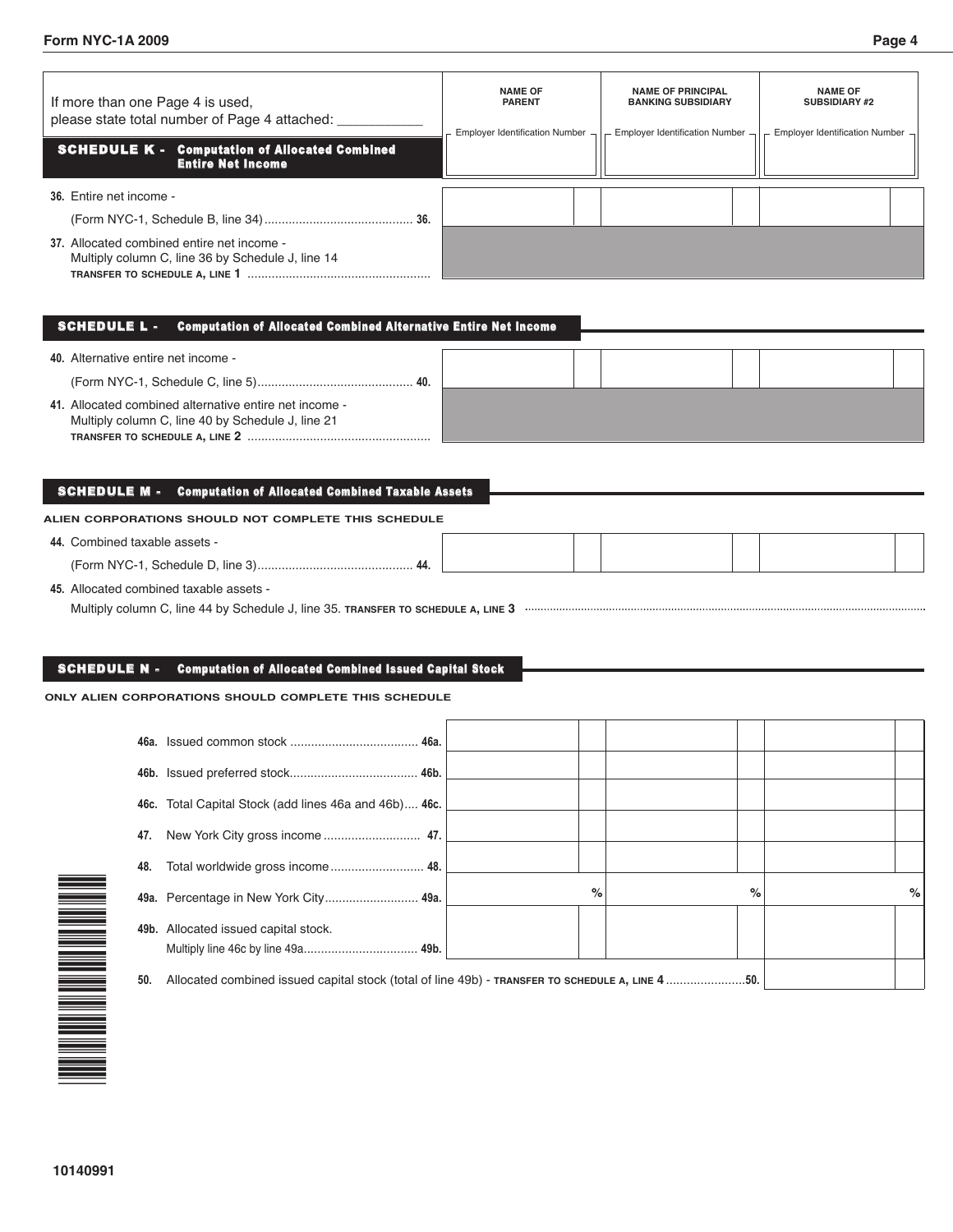Schedule M



# ● **40.** ● **41.** Schedule L

# ● **44.** ● **45.**

#### **NOTE**

**PERCENTAGE IN NYC (LINE 49a) AND ALLOCATED ISSUED CAPITAL STOCK (LINE 49b) MUST BE COMPUTED SEPARATELY FOR EACH CORPORATION INCLUDED IN THIS RETURN**

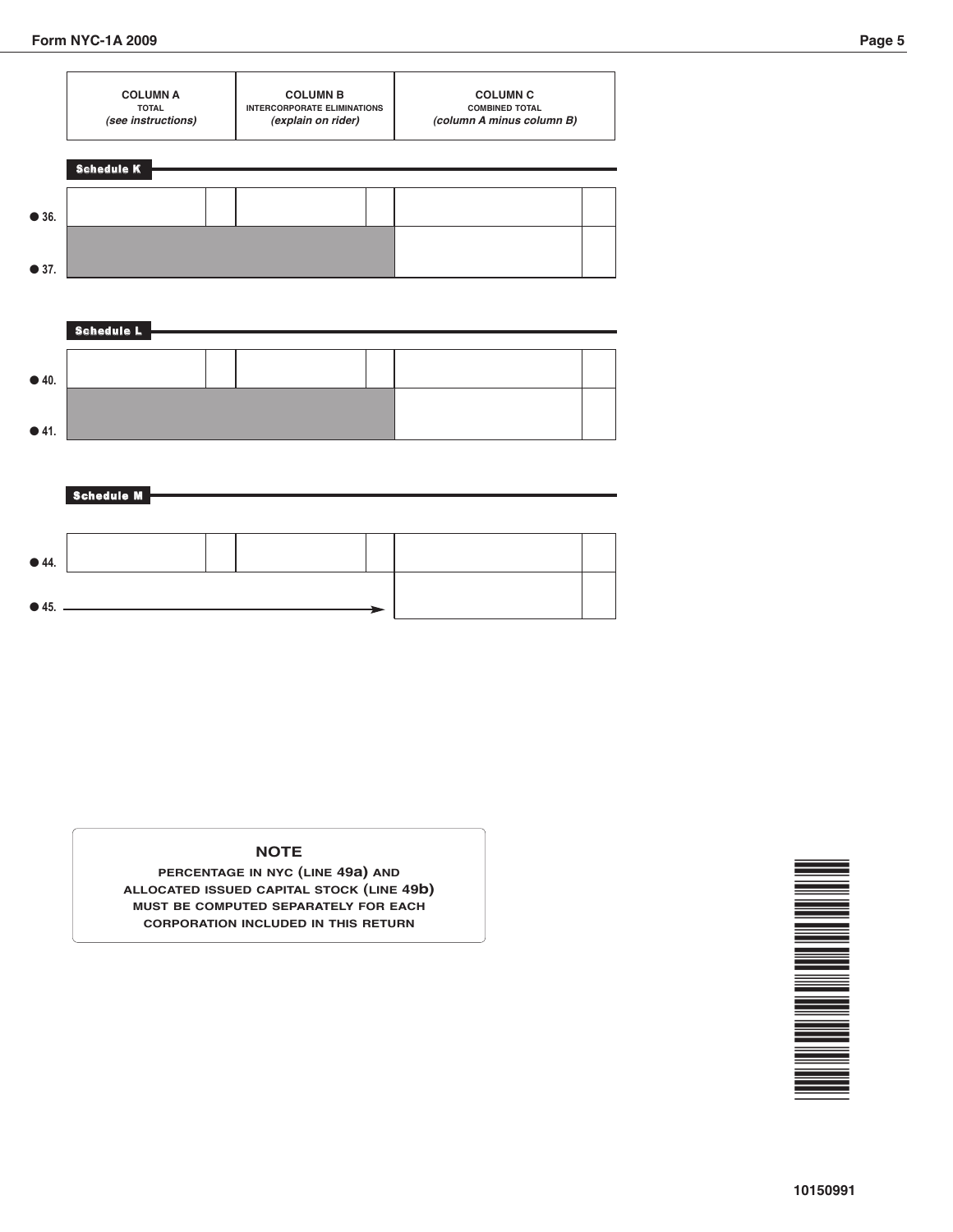\*<u>1989 - 1989 - 1989 - 1989 - 1989 - 1989 - 1989 - 1989 - 1989 - 1989 - 1989 - 1989 - 1989 - 1989 - 1989 - 198</u> <u>000 - 100</u> 1<br>1911 - Johann Barnes<br>1911 - Johann Barnes 6 <u>000 - 10</u> 999 - 1999<br>1999 - 1999 - 1999 - 1999 - 1999 - 1999 - 1999 - 1999 - 1999 - 1999 - 1999 - 1999 - 1999 - 1999 - 1<br>1999 - 1999 - 1999 - 1999 - 1999 - 1999 - 1999 - 1999 - 1999 - 1999 - 1999 - 1999 - 1999 - 1999 - 1999 - 1999 9 1<br>1911 - Johann Barnes<br>1911 - Johann Barnes \*

## **A F F ILI ATI O N S S C H E D U LE** COMPLETE THIS SCHEDULE OR ATTACH FEDERAL FORM 851

| Name of reporting corporation on NYC-1A: | <b>Employer Identification Number:</b> |
|------------------------------------------|----------------------------------------|
|                                          |                                        |

|                | Part I<br><b>General Information</b>            |   |                                       |
|----------------|-------------------------------------------------|---|---------------------------------------|
| Corp.<br>No.   | Name and address of corporation                 |   | <b>Employer Identification Number</b> |
| $\mathbf{1}$ . | Common parent corporation<br>on federal return: |   |                                       |
| 2.             | Reporting corporation<br>2.<br>on NYC-1A:       | п |                                       |
| 3.             | Affiliated<br>3.<br>corporations:               |   |                                       |
| 4.             | 4.                                              |   |                                       |
| 5.             | 5.                                              |   |                                       |
| 6.             | 6.                                              |   |                                       |
| 7.             | 7.                                              | л |                                       |
| 8.             | 8.                                              |   |                                       |
| 9.             | 9.                                              |   |                                       |
| 10.            | 10.                                             |   |                                       |

## Part II Principal Business Activity, Voting Stock Information, Etc.

|              |                                              |              |      |                        | STOCKHOLDINGS AT BEGINNING OF YEAR |                        |                                   |
|--------------|----------------------------------------------|--------------|------|------------------------|------------------------------------|------------------------|-----------------------------------|
| Corp.<br>No. | <b>Principal business activity (PBA)</b>     | <b>NAICS</b> |      | number<br>οf<br>shares | percent of<br>voting<br>power      | percent<br>οf<br>value | Owned by<br>corporation<br>number |
|              | Common parent corporation on federal return: |              |      |                        | $\%$                               | $\%$                   |                                   |
| 2.           | Reporting corporation on NYC-1A:             |              | 2.   |                        | $\%$                               | $\frac{0}{0}$          |                                   |
| 3.           | Affiliated corporations:                     |              | 3.   |                        | $\%$                               | $\%$                   |                                   |
| 4.           |                                              |              | '4.  |                        | $\%$                               | $\%$                   |                                   |
| 5.           |                                              |              | 5.   |                        | $\%$                               | $\%$                   |                                   |
| 6.           |                                              |              | 6.   |                        | $\frac{0}{0}$                      | $\%$                   |                                   |
| 7.           |                                              |              | 7.   |                        | $\%$                               | $\%$                   |                                   |
| 8.           |                                              |              | 8.   |                        | $\frac{0}{0}$                      | $\%$                   |                                   |
| 9.           |                                              |              | $9.$ |                        | $\%$                               | $\frac{0}{0}$          |                                   |
| 10.          |                                              |              | 10.  |                        | $\frac{0}{0}$                      | $\frac{0}{0}$          |                                   |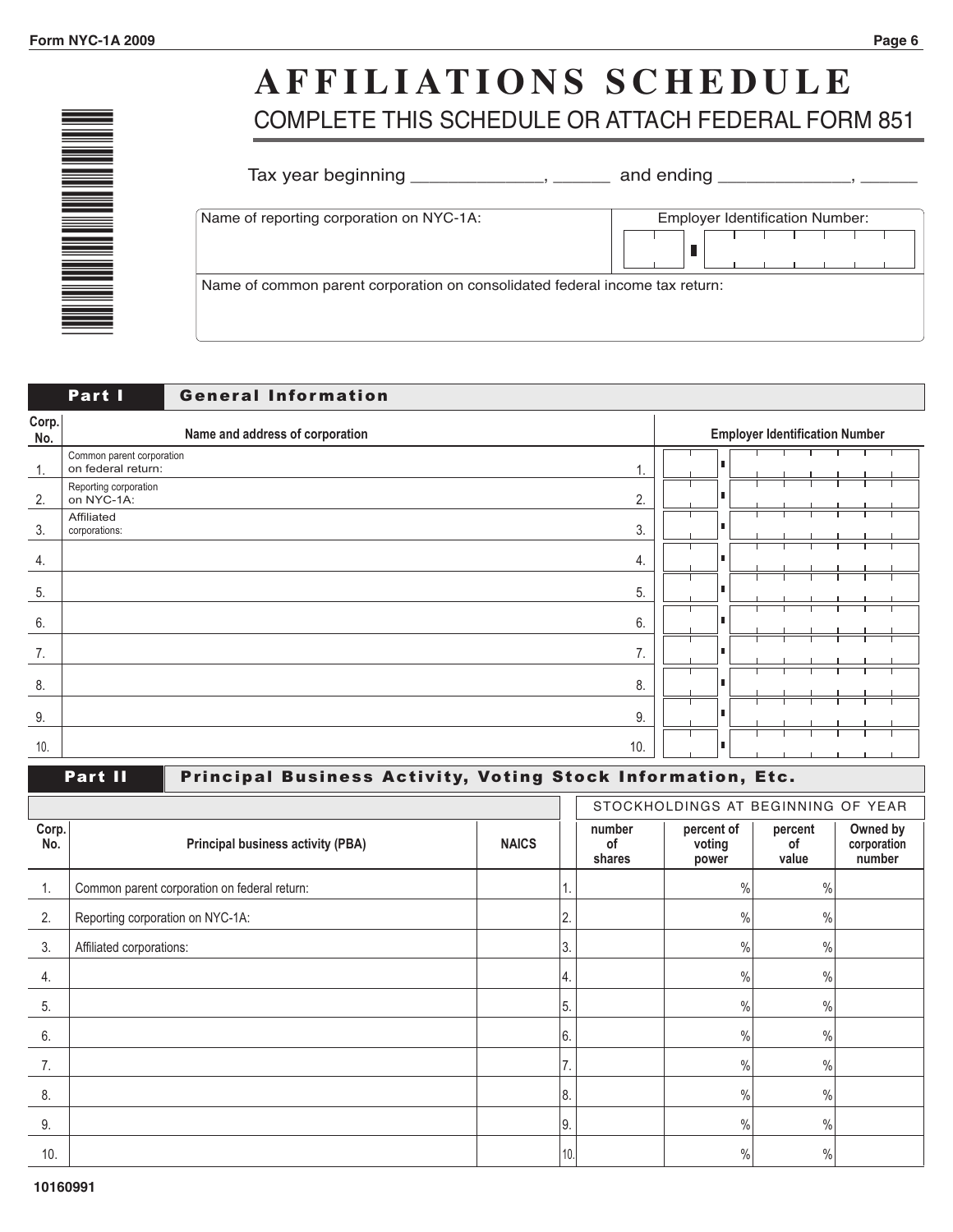

#### **General Information PART 1**

| 1. a. | Does this group include any corporations other than banking corporations or bank holding<br>companies required to file a combined return because they are taxpayers meeting the 80%<br>or more stock ownership requirements of Administrative Code §11-646(f)(2)(i)?                                                                                      | <b>YES</b> | <b>NO</b> |
|-------|-----------------------------------------------------------------------------------------------------------------------------------------------------------------------------------------------------------------------------------------------------------------------------------------------------------------------------------------------------------|------------|-----------|
| b.    | If your answer to question (a) is "NO", are any other banking corporations or bank holding<br>companies, whether or not taxpayers, that meet the stock ownership requirements of                                                                                                                                                                          | <b>YES</b> | <b>NO</b> |
|       | c. Have there been ANY CHANGES in the COMPOSITION of the group of banking corporations<br><b>INCLUDED</b> in this Combined Banking Corporation Tax Return from the PRIOR TAX PERIOD<br>OR ANY MATERIAL CHANGES in the ACTIVITY of any member of the group or ANY<br>corporation NOT INCLUDED in the group that meets the stock ownership requirements for | <b>YES</b> | <b>NO</b> |
| d.    | Does the group include a captive real estate investment trust or captive regulated investment<br>company? (See "Captive Real Estate Investment Trusts (REITs) and Regulated Investment<br>Companies (RICs)" in the instructions.)                                                                                                                         | YES        |           |

- **2.** Check this box  $\Box$  and attach an explanation if you meet ANY of the following conditions:
	- **a. NO MEMBERS** of this group **FILED** or **REQUESTED AN EXTENSION** to file a combined return under Article 32B of the New York State Tax Law for the **TAX PERIOD COVERED BY THIS REPORT, OR**
	- **b. TWO (2) OR MORE MEMBERS** of this group **FILED** or **REQUESTED AN EXTENSION** to file a New York State combined return for the tax period covered by this report but there are differences in the membership of this group and the group that filed or will file a New York State combined return, **OR**
	- **c. A COMBINED FILING BY ANY MEMBER(S)** of this group has been **REVISED** or **DISALLOWED** by New York State for **THIS** or **ANY PRIOR TAX PERIOD.**
- **3.** You **MUST** complete Part 2 of this schedule if you meet **ANY** of the following conditions:
	- **a.** This is the **FIRST** Combined Banking Corporation Tax Return being **FILED FOR THIS GROUP** of corporations, or
	- **b.** There have been **CHANGES** in the **COMPOSITION** of the group of corporations **SINCE** the **PRIOR TAX PERIOD, IN-CLUDING CHANGES AS A RESULT OF THE REQUIREMENTS THAT ANY CORPORATION MUST USE WEIGHTED FACTOR ALLOCATION IN THIS TAX PERIOD, OR**
	- **c.** There have been **ANY MATERIAL CHANGES** in the **STOCK OWNERSHIP** or **ACTIVITY** of **ANY** corporation **INCLUDED** in the group or in **ANY** corporation **NOT INCLUDED** in the group that meets the stock ownership requirements for filing on a combined basis. (See instructions, page 1)